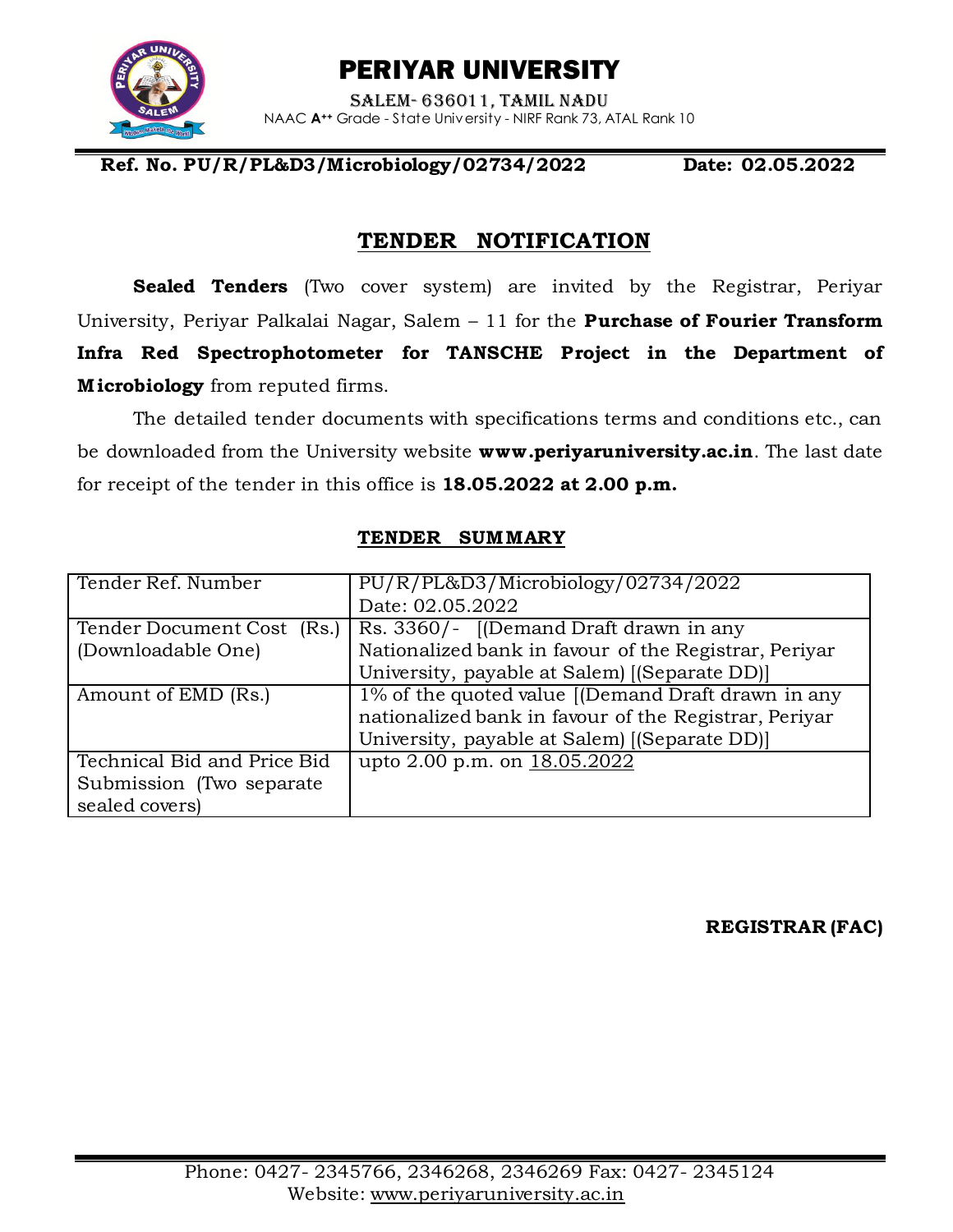

# PERIYAR UNIVERSITY

Salem – 636011, Tamil Nadu, India NAAC **A++** Grade - State University - NIRF Rank 73, ATAL Rank 10

To

From

The Registrar (FAC) Periyar University Periyar Palkalai Nagar Salem – 636 011.

**No.PU/R/PL&D3/Microbiology/02734/2022 Date:**

### **NAM E OF THE SUPPLY**: **Purchase of Fourier Transform Infra Red Spectrophotometer for TANSCHE Project in the Department of M icrobiology**

## **~~~~~~~~~~~~~** *Tender Conditions*

- 01) Sealed tenders will be received by the Registrar upto **2.00 p.m. on 18.05.2022** for the **"Purchase of Fourier Transform Infra Red Spectrophotometer for TANSCHE Project in the Department of M icrobiology"**  as per the specifications given in the tender schedules.
- 02) The tender shall be submitted in sealed cover superscribed as "**Tender for Purchase of Fourier Transform Infra Red Spectrophotometer for TANSCHE Project in the Department of Microbiology"** for use of Periyar University due on **18.05.2022 at 2.00 p.m**.
- 03) If the last day fixed for the receipt of tender happens to be a holiday tenders will be received on the next working day upto 2.00 p.m.
- 04) Each tender shall accompany with an **Tender Document Cost of Rs. 3360/- .** The Tender Document Cost in the form of the Demand Draft drawn in any nationalized bank in favour of the **Registrar, Periyar University, payable at Salem.** (Separate DD)
- 05) Each tender shall accompany with an **EMD at 1% of the Instrument Value**. The EMD in the form of the Demand Draft drawn in any nationalized bank in favour of the **Registrar, Periyar University, payable at Salem.** Tenders without E.M.D. will be summarily rejected. E.M.D. will not carry any interest.

#### 06) **Tenders received late will be returned to the tenderer unopened.**

- 07) The entries in the tender schedules shall be as for as possible without scoring and corrections and over writings and shall be legible. The unavoidable correction or scoring shall be attested by full signature of the tenderer. The tenderer should sign on each page of the tender document.
- 08) **In the tender schedule, the tenderer should quote his rate and tax for each item separately in figures and words in the corresponding column.**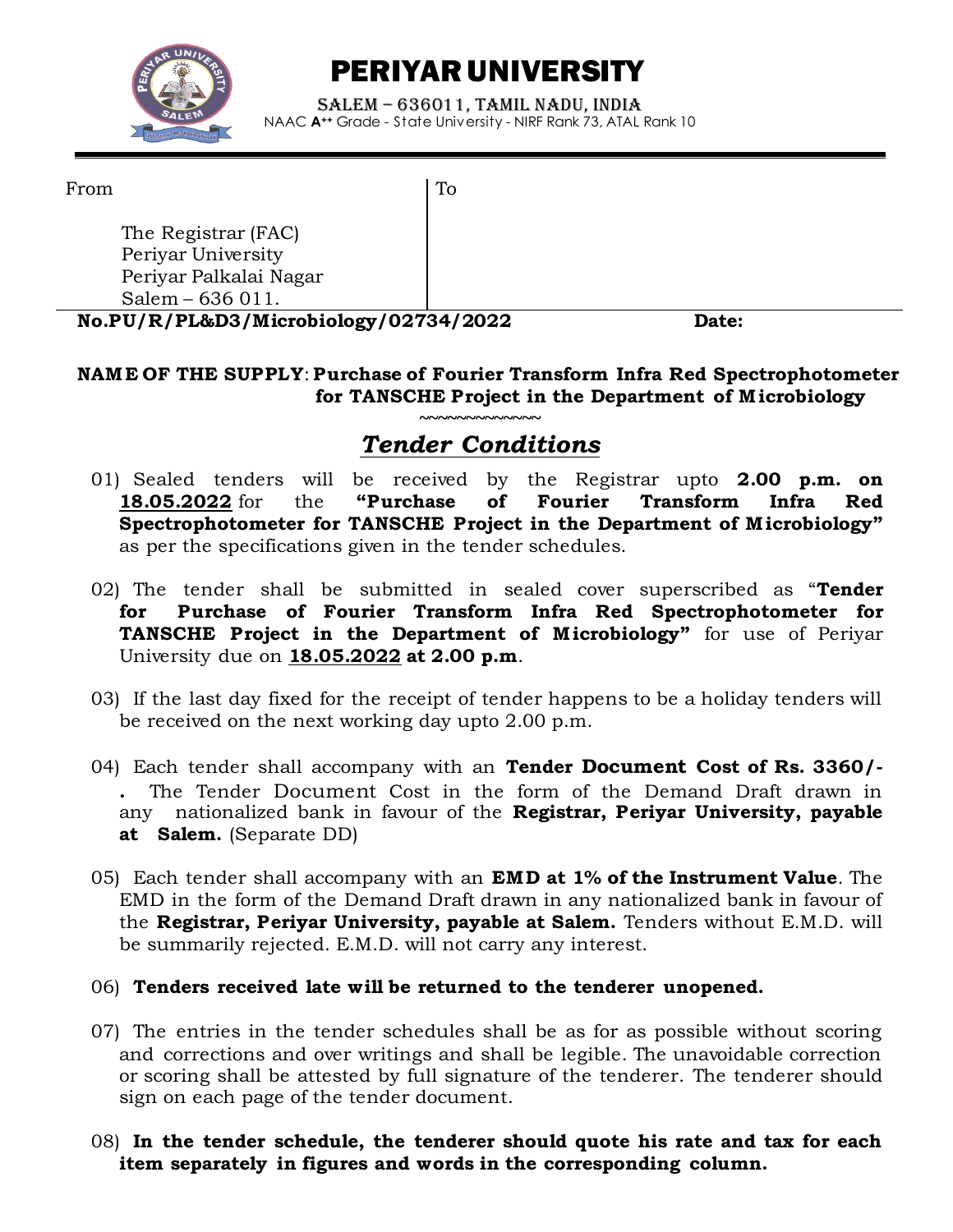- 09) If the rates quoted in the schedule differ in words and figures, the lowest quoted rate will be taken.
- 10) No revision of rates will be accepted. Rates quoted shall be firm.
- 11) The rates quoted shall be for delivery at University Campus inclusive of charges such as packing and forwarding. Discount if any should be indicated prominently. The tenderer is solely responsible till delivery in good condition.

#### 12) **The tenderer should produce the materials as per the specifications given in the tender schedule.**

- 13) Tender shall be submitted only in this official form and the tenderer should sign on each page of the tenderer enclosed without any omission. Tenders with price variation will not be accepted.
- 14) The tender shall be valid for a period of One year from the date of opening. Tenderer should not withdraw his tender after the tenders are opened. In case the tender is withdrawn after opening, the E.M.D. will be forfeited.
- 15) The E.M.D. of the unsuccessful tenderers will be refunded on their request immediately after the disposal of tender by the competent authority. **(Provide Your Bank Name & Address, Account Number, IFSC & M ICR Number)**
- 16) **The successful tenderer shall also furnish security deposit at 2% of the value of the order. The Security Deposit will be refunded after one year from the date of supply of materials.**
- 17) In case of failure by the tenderer to supply items demanded within the period prescribed, the Registrar shall have the power to purchase from others in lieu of rejected or not delivered goods, the excess cost and expenses will be worked out and recovered from the tenderer.
- 18) Successful tenderer should execute an agreement on stamp paper to the value of  $\bar{z}$  20/- within seven days from the date of receipt of intimation about acceptance of the tender. Failure to execute the agreement in the stipulated time will entail in forfeiture of the E.M.D.
- 19) Any dispute arising out of this contract shall be settled only on the court having jurisdiction of Salem.
- 20) The authority competent to accept the tender reserves the right to reject the tender without assigning reasons thereof.
- 21) Regarding the acceptance of supply with reference to the specifications and quality of materials supplied, the decision of the Registrar shall be final. The rejected materials should be removed within 15 days at Tenderer's cost.
- 22) This University's General rules for the supply of the materials and works will apply on this purchase also.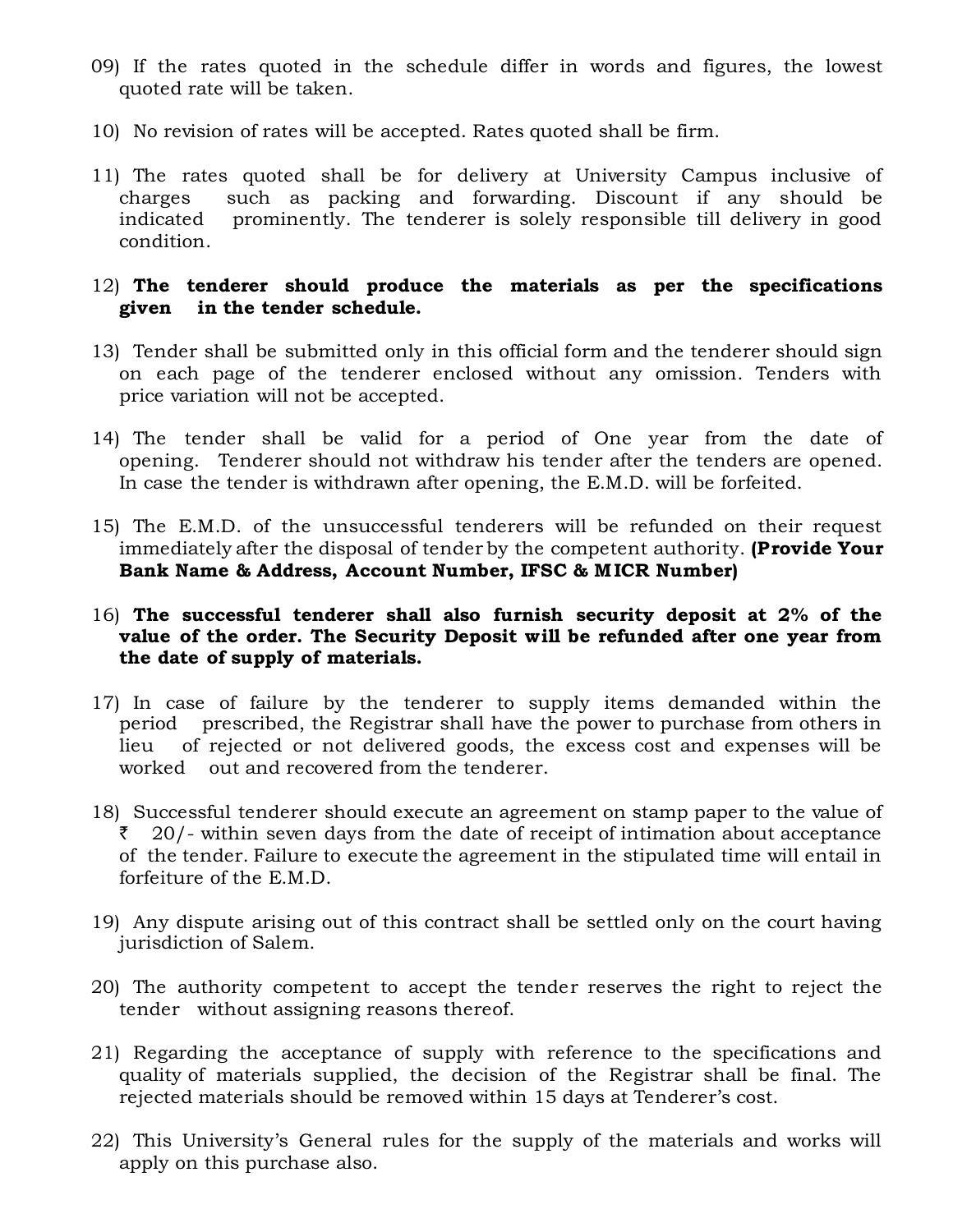23) The goods should be supplied within 15 days of the receipt of order.

- 24) If the tenderer fails in the due performance of his supply within the time fixed, the tenderer is liable to pay as liquidated damages upto 2% per month for the supply value of such portion of the materials as have not been delivered.
- 25) The tender schedule is not transferable and it should be used only by the tenderer to whom it is officially issued.
- 26) Percentage of payment to be withheld for the effective performance of the contract, provided that withheld amounts do not exceed ten percent of the total value of contract.
- 27) The cost must include the warranty maintenance for 5 years from the date of intallation.
- 28) Complete address of the firm including year of establishment, Phone No., Fax No., E-mail address etc., may be furnished.
- 29) The tenderers should be responsible for erection & installation of the equipment at destination site and for making it fully operational. Payment and terms and conditions if any for the same would be specified by the tenderer separately.
- 30) Canvassing in connection with tender/quotation is strictly prohibited.
- 31) The Company TIN/GST/PAN/CST Numbers must be mentioned in your Quotation.
- 32) The tenderer should attach the copy of Company Registration Certificate.
- 33) The tenderer shall furnish the Income Tax return certificate for last three years and copy of PAN card along with the tender documents.
- 34) The tenderer should attach the copy of GST Certificate.
- 35) List of details of works executed and list of customers shall be attached.
- 36) The tenderer shall submit the tender by "Two cover system"

"Two cover system" means a procedure under which the tenderers are required to simultaneously submit two separate sealed covers, one containing the Earnest Money Deposit and the details of their capability to undertake the tender (Technical Specification). The second price should have a quote.

37) Provide Your Bank Name & Address, Account Number, IFSC & MICR Number for EMD & Security Deposit Return and Payment Purpose.

This tender is submitted subject to agreeing to the above conditions.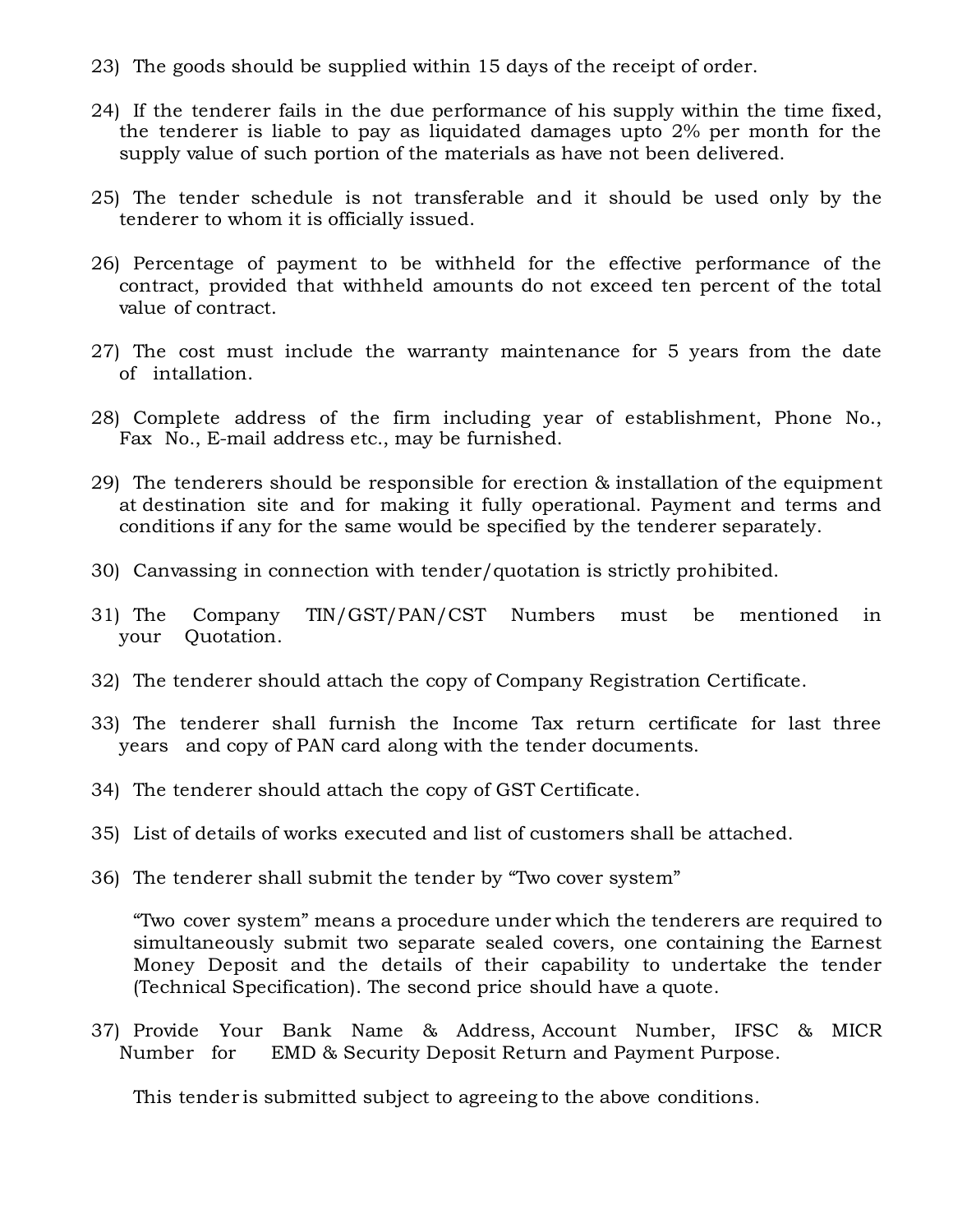### **Details of Tender Document Cost (DD) Enclosed**

| S.No. | Demand Draft No. / Date & Name of the<br>Bank | Amount |
|-------|-----------------------------------------------|--------|
|       |                                               |        |
|       |                                               |        |

### **Details of EMD Enclosed**

| S.No. | Demand Draft No. / Date & Name of the<br>Bank | Amount |
|-------|-----------------------------------------------|--------|
|       |                                               |        |

# *TENDER SCHEDULE*

# **Purchase of Fourier Transform Infra Red Spectrophotometer for TANSCHE Project in the Department of Microbiology**

The quantities given below are approximate and are likely to be increased/reduced. The rates should be quoted for the brand mentioned only.

### **The rates should be inclusive of all taxes. Taxes must be exhibited separately in the bill. If not, deduction of tax (GST) will be made at the final payment.**

The Unit rates noted below are those governing payments.

The rates quoted are for delivery at the University Campus

| <b>S1.</b><br>No. | Description of the Equipment                  | Qty.  | Rate in<br>Rs.<br>(Without<br>Tax) | Amount in<br>Rs.<br>(With Tax) |
|-------------------|-----------------------------------------------|-------|------------------------------------|--------------------------------|
|                   | Fourier Transform Infra Red Spectrophotometer | 1 No. |                                    |                                |
|                   | (Specfications enclosed as Annexure)          |       |                                    |                                |